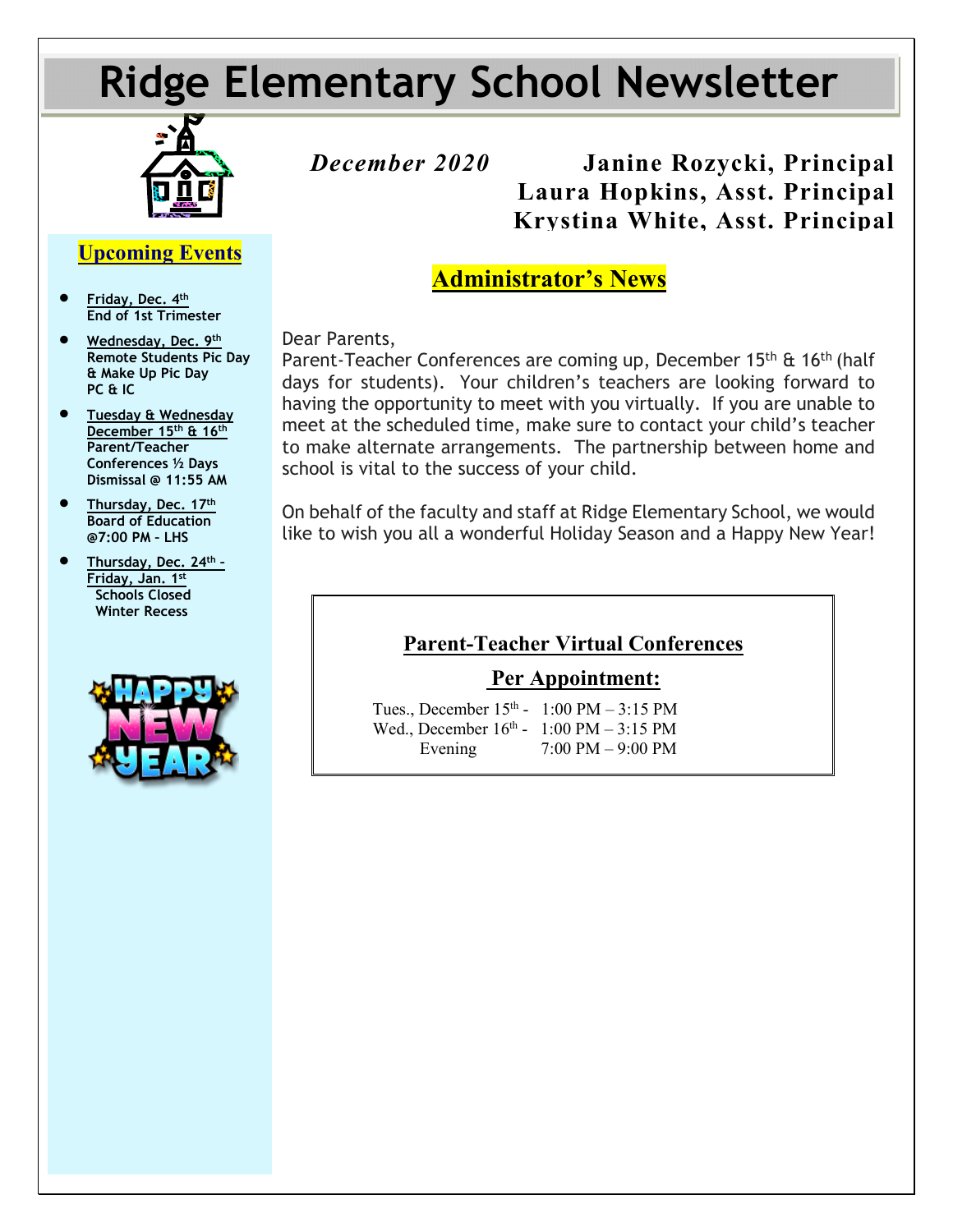# **News from the Social Worker's Desk**

**The Thanksgiving Basket program through Branches LI, was a Wonderful Success.** The thoughtfulness and generosity helped provide family dinners for our Ridge Community.

We are very excited to continue helping our Ridge Community with help again from Branches LI and SEPTA. Holiday assistance is available to help make their Holiday Celebrations Magical and Memorable-Additional information to follow.

If you would like to make a donation, please contact Ann Marks for more information.

*If your family is in need of assistance please contact, Ann Marks,* **Social Worker** *in the PC at* **631-345- 2316/email [Ann.marks@longwoodcsd.org](mailto:Ann.marks@longwoodcsd.org)** *or Kristen Kopp, S***chool Counselor, email [Kristen.kopp@longwoodcsd.org.](mailto:Kristen.kopp@longwoodcsd.org)**

> If you have any questions about the program, please do not hesitate to call or email. **Thank You for opening your hearts to our community!**

> > **Ann M.Marks, LCSW 631-345-2316**





It's time to layer up because it's cold outside.

It must be winter! We are seeing lots of itchy dry skin and chapped lips. Your skin is your first line of defense in preventing illness so keep it clean! Remember to use water that's warm, not too hot, when you take a shower or bath. Use a gentle soap to clean your body and moisturize. For those lips, how about chapped stick or Vaseline but please don't share. For those itchy throats, please remember children should never travel with medication even when it's over the counter. Cough drops are considered medication, please follow district medication procedure.

Certain items can harbor germs and other icky things, so remind your child that **some things are not meant to be shared**. It's okay to share toys but we should encourage them not to share items like lip balm, hair brushes, hats, drinking straws, cups. Remember to cover that cough!

Kristi Jensen, R.N. Christy Etsch, R.N. Alexis DeVito, Health Aid Donna Chorzepa Health Aid 631-345-5241 631-345-6978

Ridge Primary Health Office **Ridge Intermediate Health Office** Ridge Intermediate Health Office [kristi.jensen@longwoodcsd.org](mailto:kristi.jensen@longwoodcsd.org) [christy.etsch@longwoodcsd.org](mailto:christy.etsch@longwoodcsd.org)